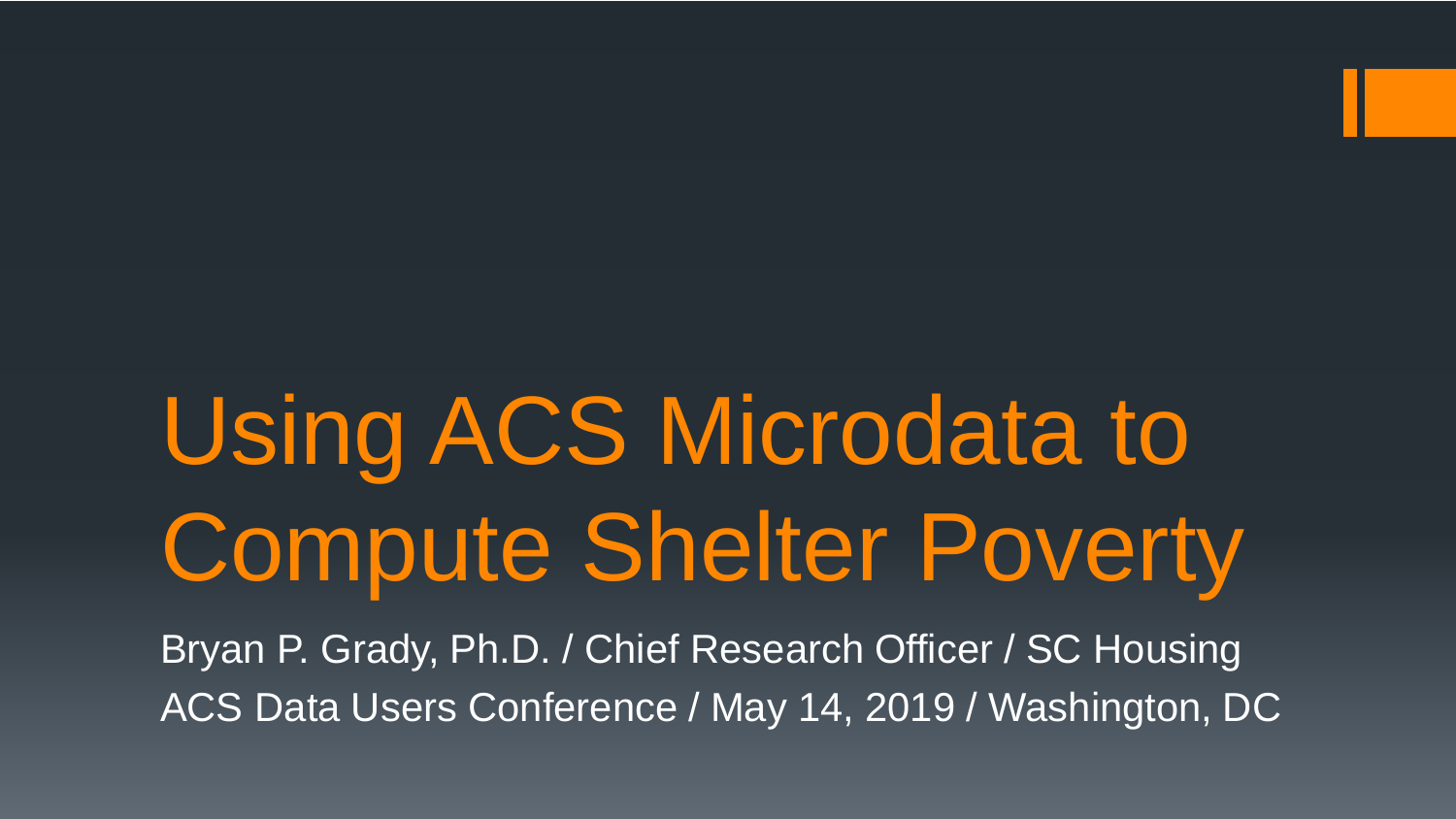# Housing Affordability in Context

- **Standard measure of spending "too much" on housing:** Over 30 percent of income on mortgage/rent and utilities
- **There are a number of potential flaws with this, however ...** 
	- **That figure is based on politics, not a sound theoretical basis**
	- **"Ratio approach" assumes all expenses are scalable to income**
	- **Differences in housing market conditions are not accounted for**
	- **Housing needs vary based on household size and membership**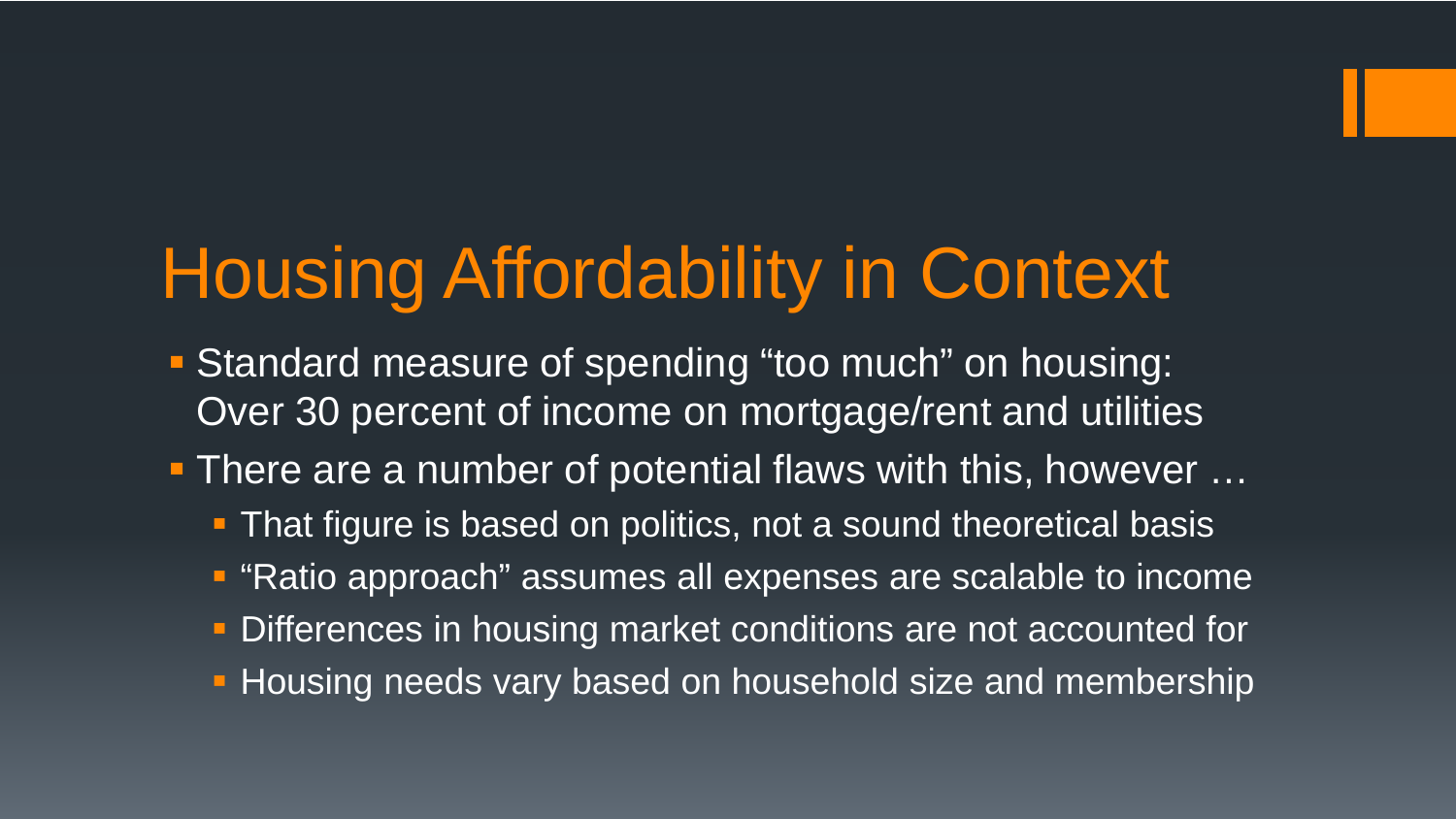## Potential Solution: Shelter Poverty

- **Residual income approach developed by Michael Stone**
- New definition of "too much": When housing costs are higher than household income less essential non-housing expenses
	- Operationalization has been a challenge; Kutty (2005) used 2/3 of the poverty line, while Stone (2006) used 1980s BLS budgets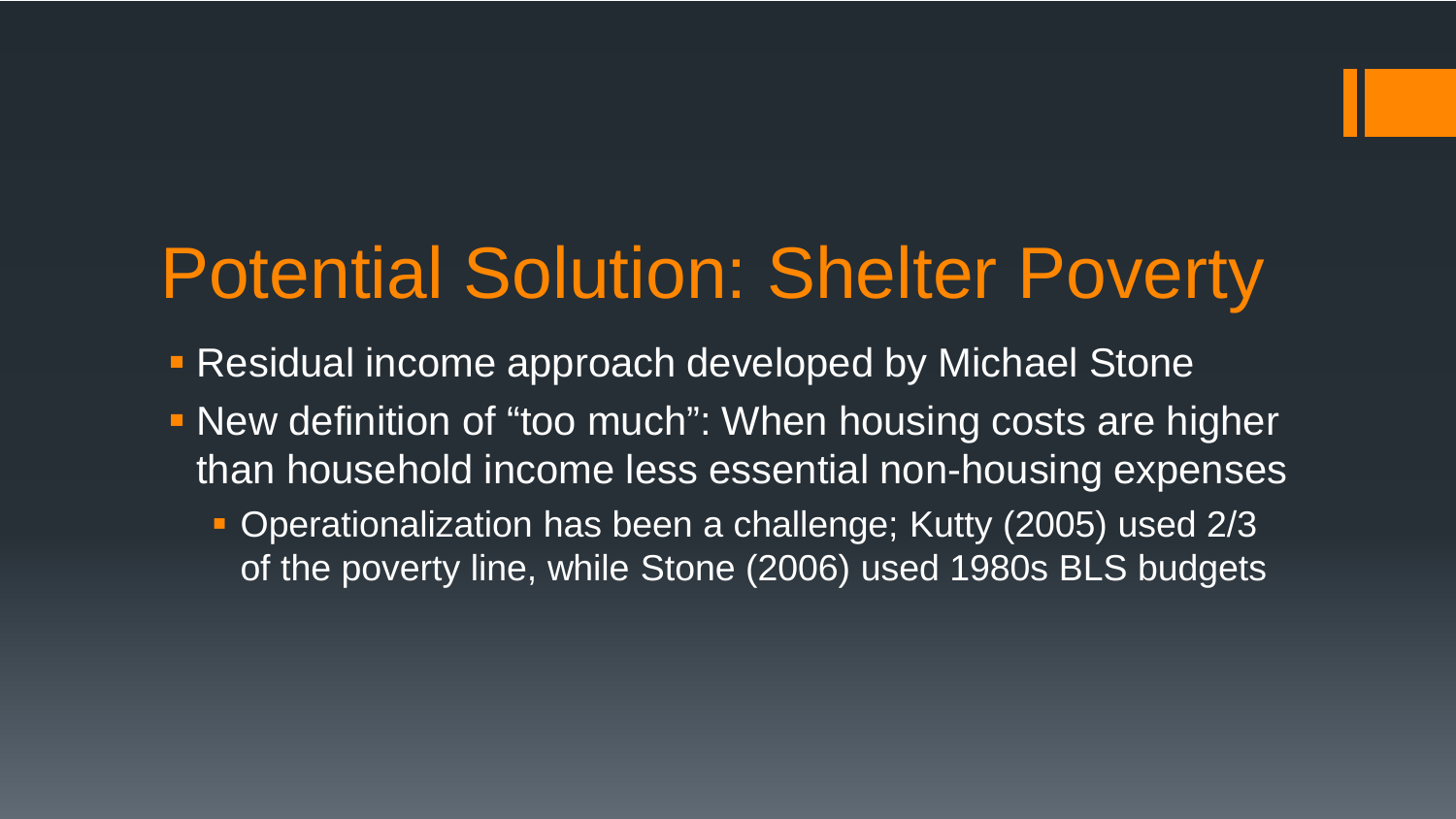## The Self-Sufficiency Standard (SSS)

- Developed in the 1990s by Diana Pearce, U. of Washington
- **Computed for 41 states using public data sets to determine** minimum income needed to avoid reliance on assistance
	- Done on a contract basis, so many may now be out of date …
- **Figures broken out by type of need, county, and hh category**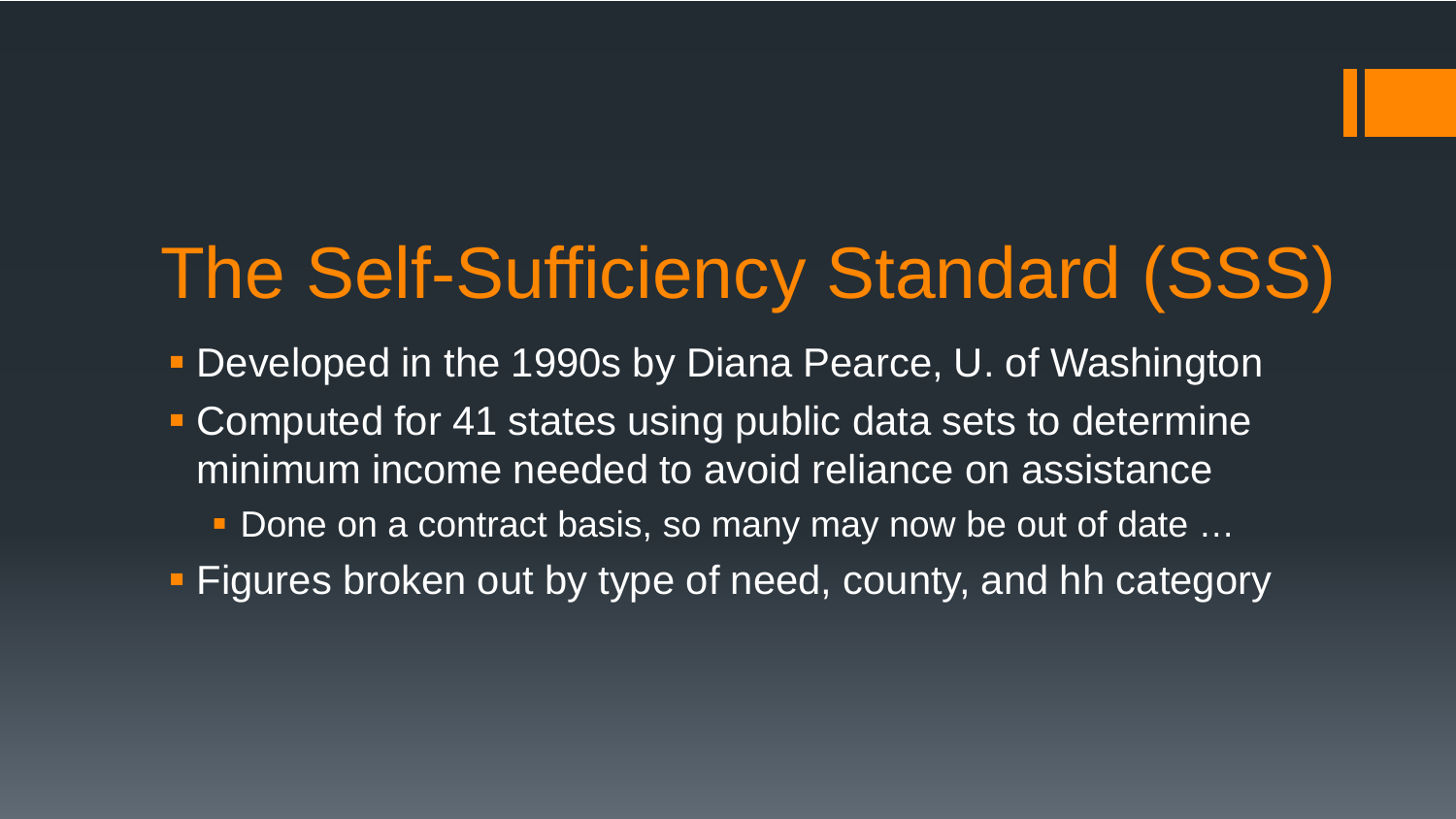# Initial Processing

- Download an IPUMS ACS microdata file with the following:
	- **Gross rent and selected monthly owner costs**
	- Number of household members and their ages
	- **Household income**
	- **PUMA of residence**
	- **Household weight**

Encode bullet 2 to match SSS categories (e.g., "a1i0p1s0t0")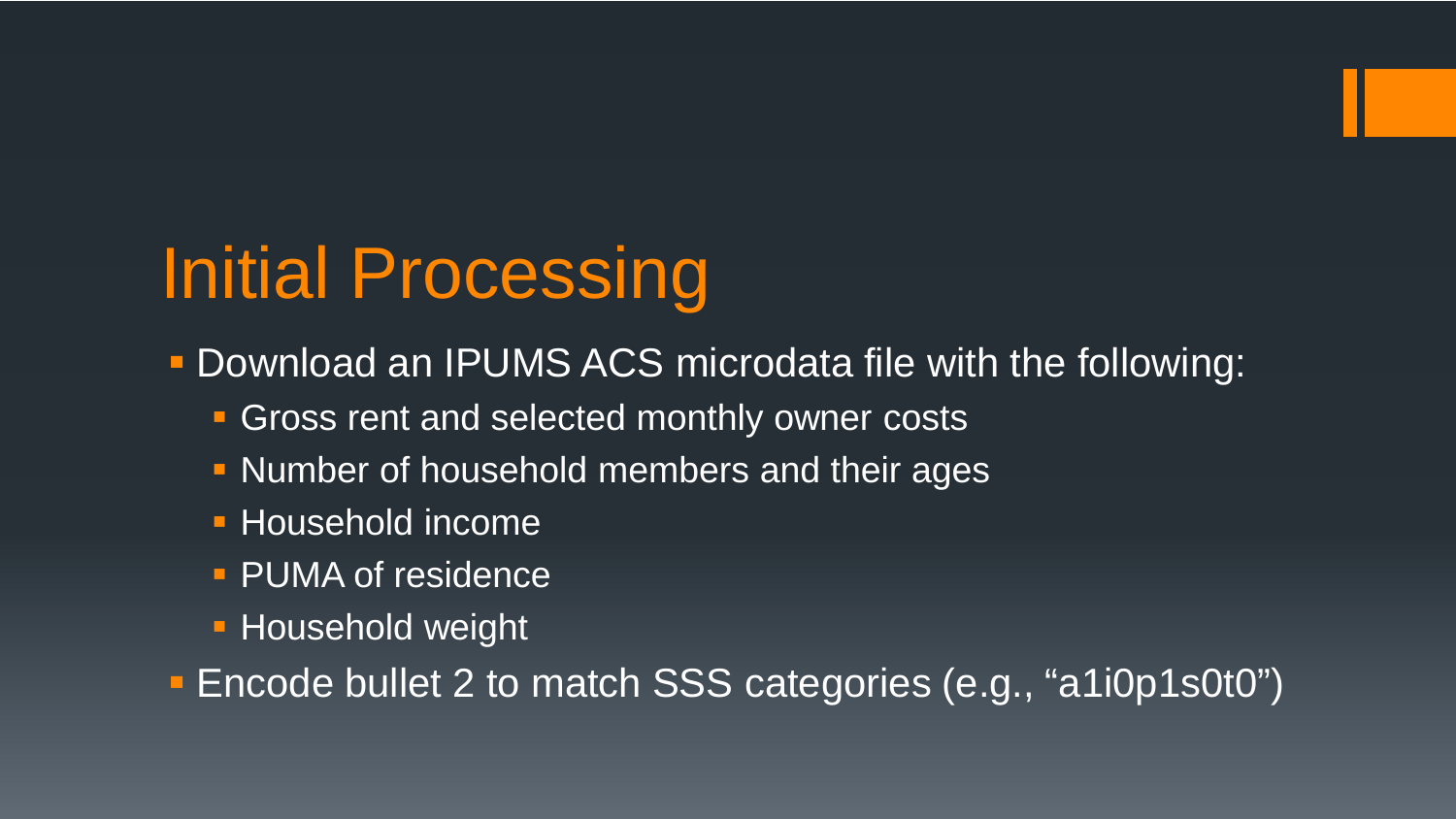## Geography Issues

- **Because SSS is county-level, there are two problems:** 
	- **In rural and suburban areas, PUMAs can span multiple counties**
	- In densely populated areas, multiple PUMAs fit within one county
- **The first problem can be addressed by using a crosswalk** weighted average method (e.g., Geocorr from U. of Missouri)
- **The second cannot, so data from a within-county PUMA that** is atypical of other PUMAs in that county may be inaccurate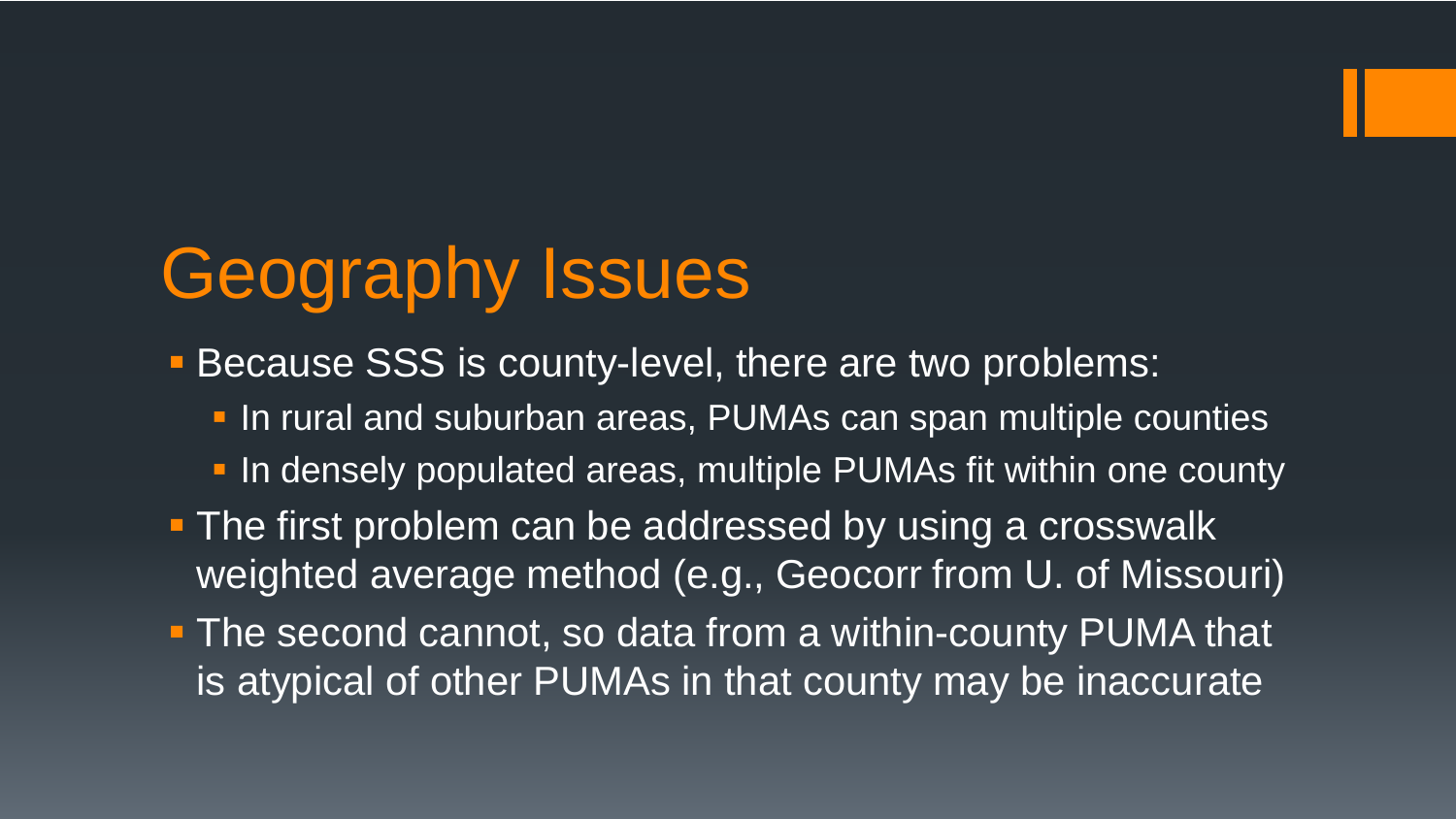# Merging the Data

- A simple many-to-one merge attaches the appropriate nonhousing expenditure to corresponding heads of household
- **Then, computing the "affordability gap" is simple arithmetic,** where a value greater than zero indicates shelter poverty:

 $AG = max(12 \times gross$  rent OR selected owner costs + non-housing expenditures – annual household income, 0)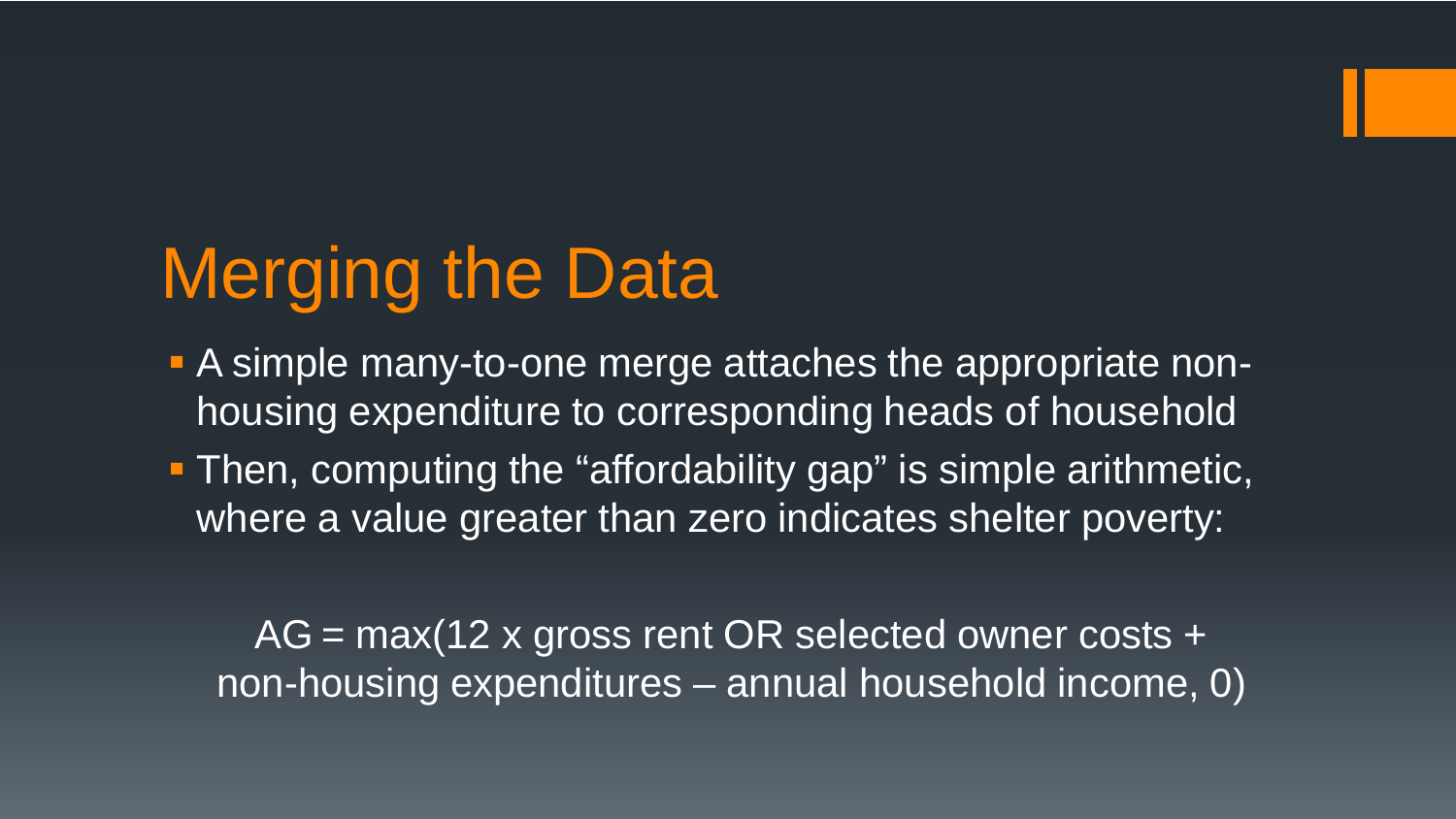#### The Final Results

**- After weighting the responses, there are three key outcomes:** 

- 1. Prevalence of shelter poverty
- 2. Aggregate depth of shelter poverty
- 3. Average depth of shelter poverty

**Each of these can be compared with standard cost burden**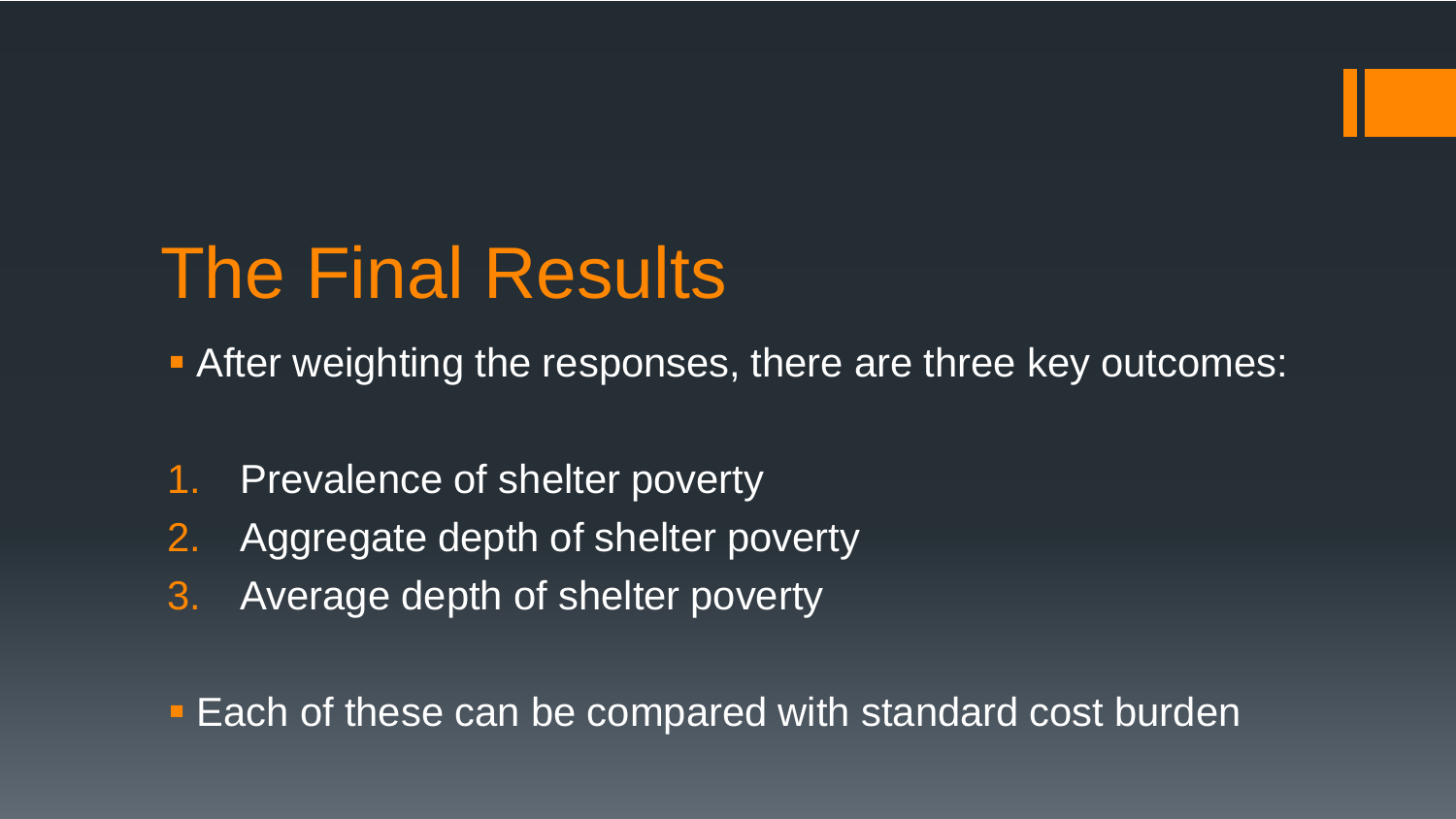#### Case Study: Ohio Renters

- **Responses to 2012-2016 ACS collected through IPUMS for** Ohio households paying cash rent 2015 SSS report
- Sample: 147,173 individuals in 68,717 households
- SSS data available for 67,706 households (98.5 percent)
- **Ohio has 93 PUMAs; unweighted counts of respondents** ranged from 258 to 1,964, with a median of 653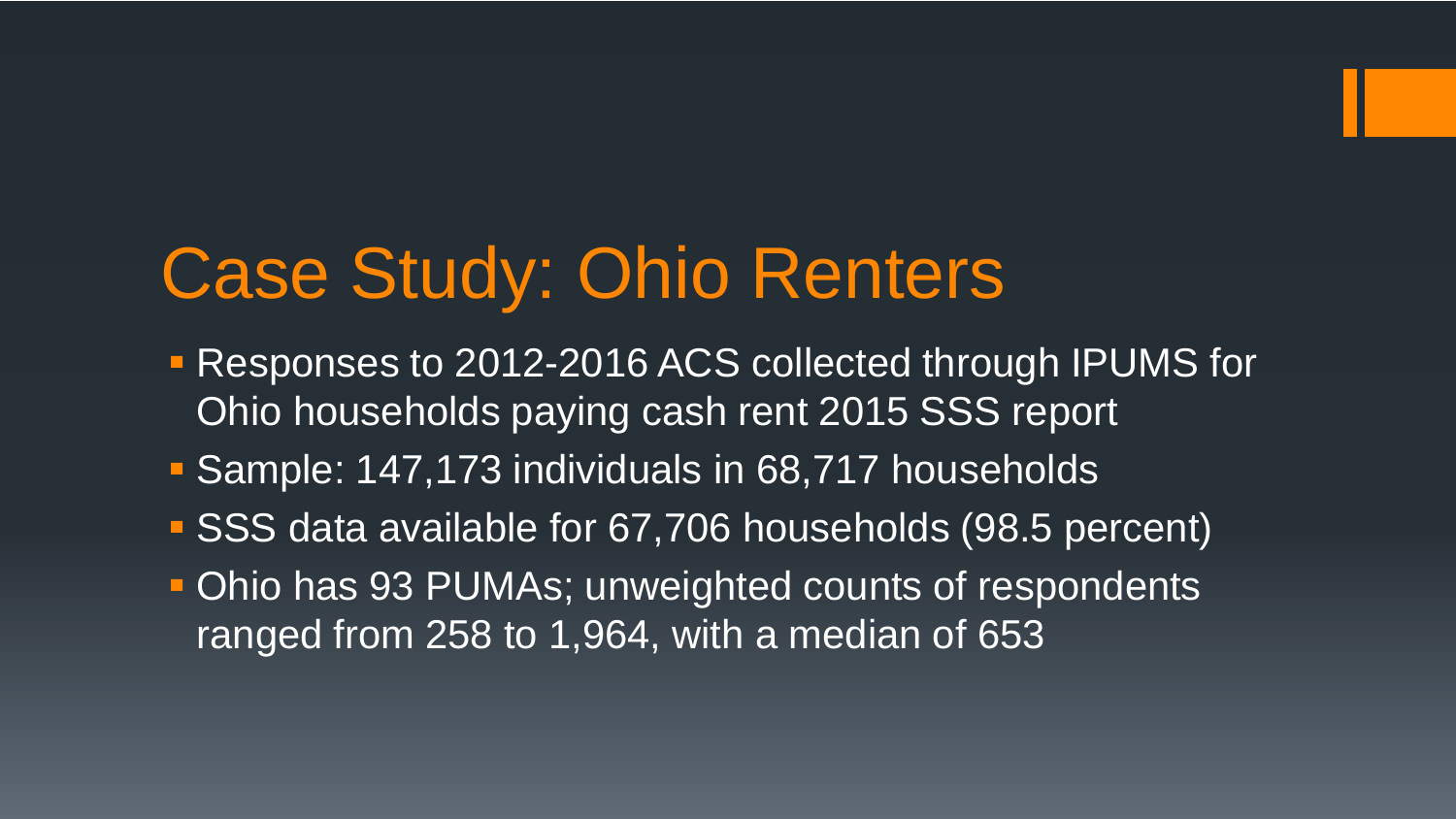# Findings from Ohio

- Shelter poverty (52.4%) is higher than cost burden (45.6%)
- **Relative to CB, SP is higher in poor/average areas and** lower in wealthy areas, raising some equity concerns
- **Aggregate shelter poverty affordability gap is \$14.9 billion,** compared with \$3.2 billion under the cost burden measure
- Average affordability gap: \$18,225 vs. \$4,559 (4x higher)
- More detail:<https://bit.ly/2GrxV0W>; journal article to come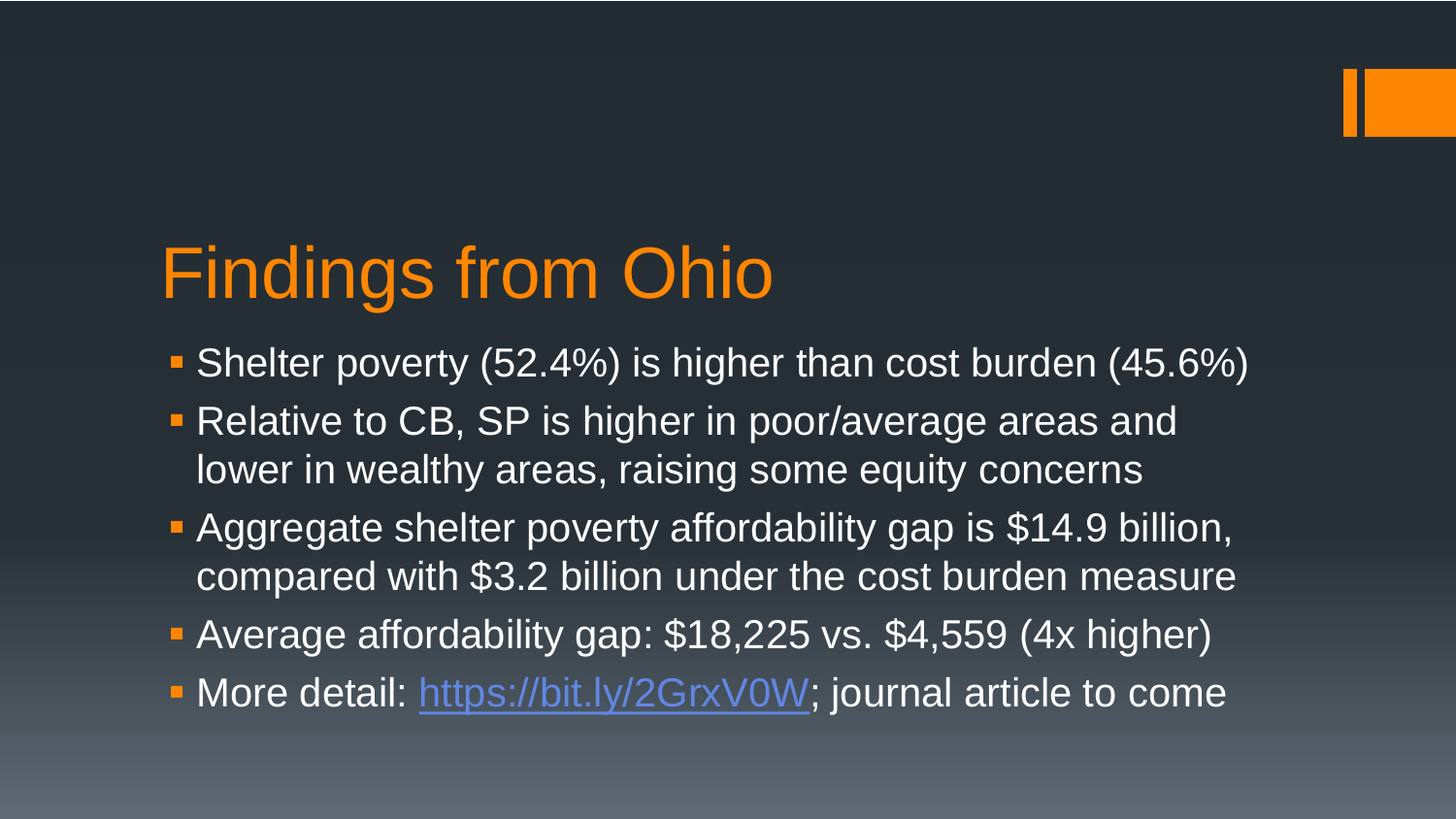#### **Conclusions**

- Using ACS microdata to compute shelter poverty can yield an alternative, potentially better, measure of housing affordability
- **This approach suggests challenges in low-income areas are** substantially understated; preliminary data for SC are similar
- **Preservation and expansion of the tools used is paramount**